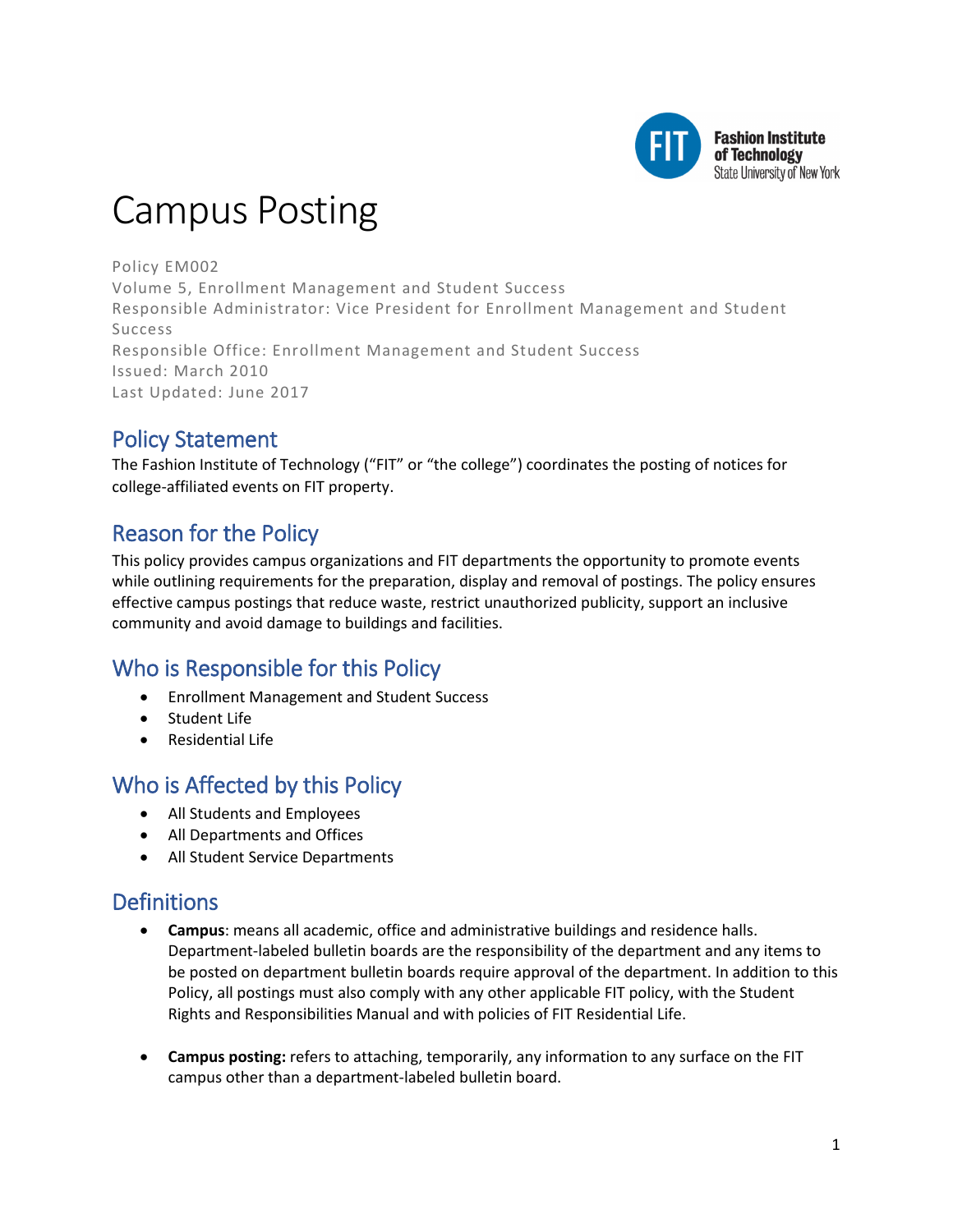# **Principles**

#### • **Allowed/Acceptable Postings**

Only FIT-recognized student organizations or clubs, registered FIT students; FIT departments, offices and employees; and FIT-affiliated departments, offices and employees may post notices on campus. Postings must announce or be related to specified FIT events, and must be intended for the FIT community as a whole. Every posting must contain the date, time, location and sponsor of the event. Items announcing specific events, parties or lectures may not exceed 11" by 17". Items announcing regularly scheduled meetings may not exceed 8.5" by 11".

#### • **Posting Approvals**

Prior to posting, all items must be approved and stamped by the Residential Life Office for posting in FIT Residence Hall space. The Department of Student Life approves and stamps for postings in approved areas (see Posting Areas below) in FIT non-residence hall buildings.

#### • **Posting Areas**

Posting is allowed only on bulletin boards and in glass cases mounted across the FIT campus. Items may not be posted on other surfaces (walls, doors, windows, etc.) and will be removed and discarded without notice. Only one posting for any event is allowed on any one board. Posting over other items is not permitted. Any item posted over another item, whether or not it obscures the item underneath, may be removed and discarded.

#### • **Posting Schedule**

No posting may remain up beyond the date of the event in the posting. The group that posted the item is responsible for removing every posting immediately after the event date. An individual or organization that fails to remove outdated postings may be denied permission to post in the future. Outdated postings may be removed and discarded.

#### • **Exceptions to this policy**

Requests for permission to place items in glass-cases, or requests for exceptions to this policy, may be made to the Vice President for Finance and Administration.

### Responsibilities

N/A

### **Procedures**

- **Poster approval for notices to be hung in Academic and Administrative Spaces**
	- $\circ$  Submit poster/flyer to the Office of Student Life 10 business days prior to desired posting date to ensure consideration.
	- $\circ$  Student Life will notify submitters of approval or revisions via email within 5 business days.
	- $\circ$  Submitters will bring the approval notification and the number of posters/flyers they would like stamped indicating posters/flyers have been approved. The Office of Student Life will affix the approval stamp, immediately. Departments and Organizations are responsible for their own printing and distribution across campus buildings in accordance with the policy above.